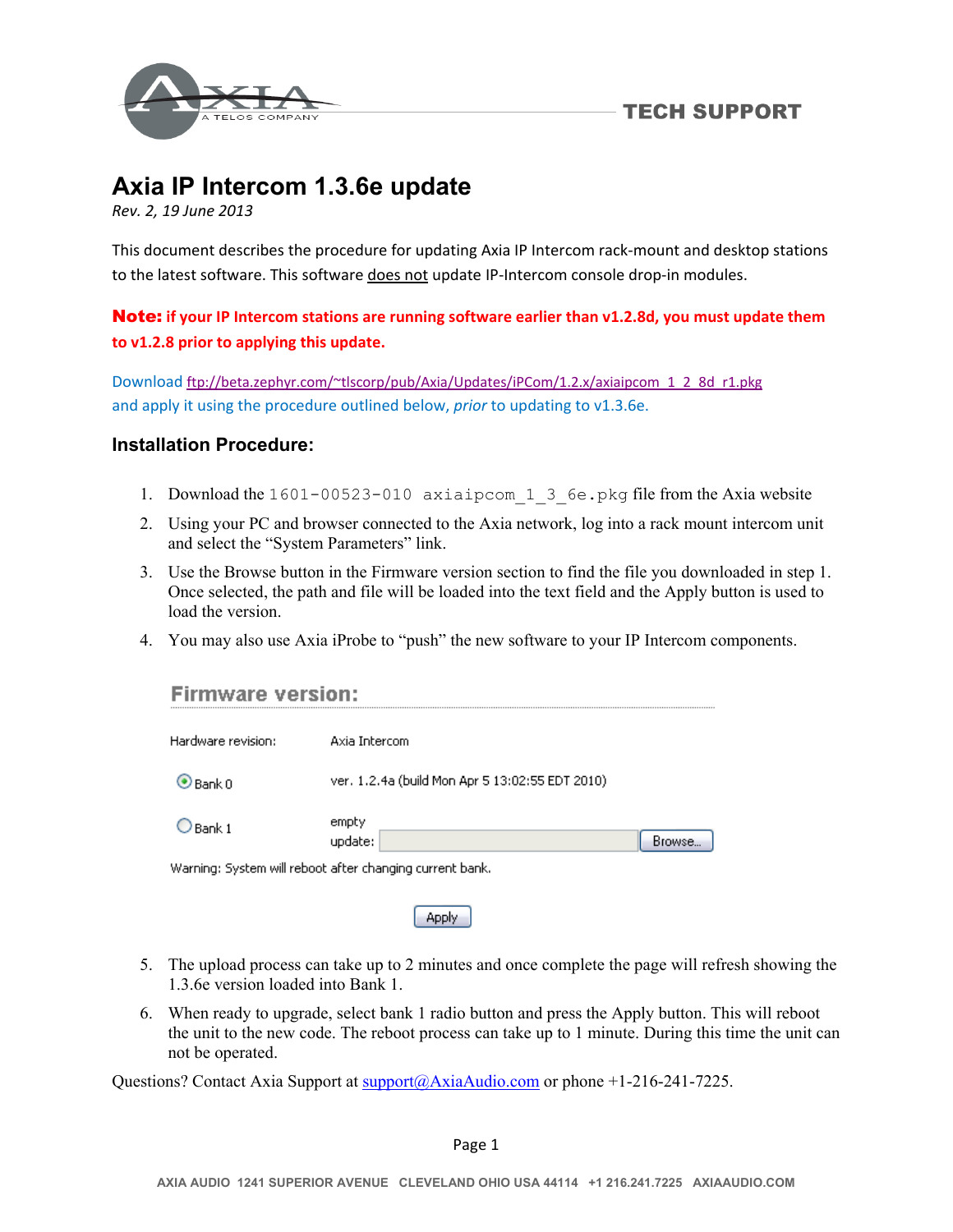

**TECH SUPPORT** 

## *Version History*

## **Version 1.3.6e:**

#### **Bug Fixes:**

- Fixed critical stability bug in the Ethernet driver causing unit lock up.
- Fixed broken time stamps in streams which caused distorted audio.
- Fixed memory allocation problem in processing truncated receive packets.
- Fixed handling of IP address change. Earlier build needs reboot after IP address change.
- Changed default IGMP version to 2.
- Fixed a Key assignment issue where a limitation of accepted data from HTML submission would cause the appearance that a key assignment wasn't working.
- Fixed a broken privacy check. Calls from lower priority stations are answered automatically.
- Fixed the MIC mute button so it works for front mic and headset mic.
- Fixed a SIP stack process which prevented the panel from responding.
- Fixed DSP code that would not allow for volume control above 4 simultaneous listens.
- Fixed a deviation from original specification that Alternate label should be shown by default.
- Fixed false condition by Disabling TALK buttons for external sources with no GPIO/IFB control configured.
- Fixed IFB dimming and muting states based on trigger level.
- Fixed CMsg/mcast GPIO control (output direction was broken).
- Fine tuned the GPIO logic signals debouncing of "software" inputs in order to prevent loops in GPIO logic.
- Fixed call drop delay logic to avoid external control (GPIO) glitches.
- Fixed IFB channel getting stuck when quickly pressing the TALK button.
- Fixed: Host names starting with digits now properly resolve.

#### **New Features:**

- Stations on-air (BUSY) now indicate with icon on the OLED display.
- Push-To-Talk option (per button). Latch enable control per button.
- Rack mounts: add listen mix to a Livewire channel.
- Enhanced support for external PTT devices Talk to IFB control (route change at audio destination).
- BUSY indication (talk LED blinks showing stations with privacy level blocking incoming calls)
- On-Air increases the trigger/privacy level (busy state)
- Listen-only sources now indicated on OLEDs.
- On-air no wire speaker mute added. Accepts input from selected Control Room Monitor GPIO port channel.
- Talk Active GPO capability added.
- Text display colors now reverse to better show calling station.
- Added "Destination" to iCom configuration for Program Monitor, creating a latched listen key.

Page 2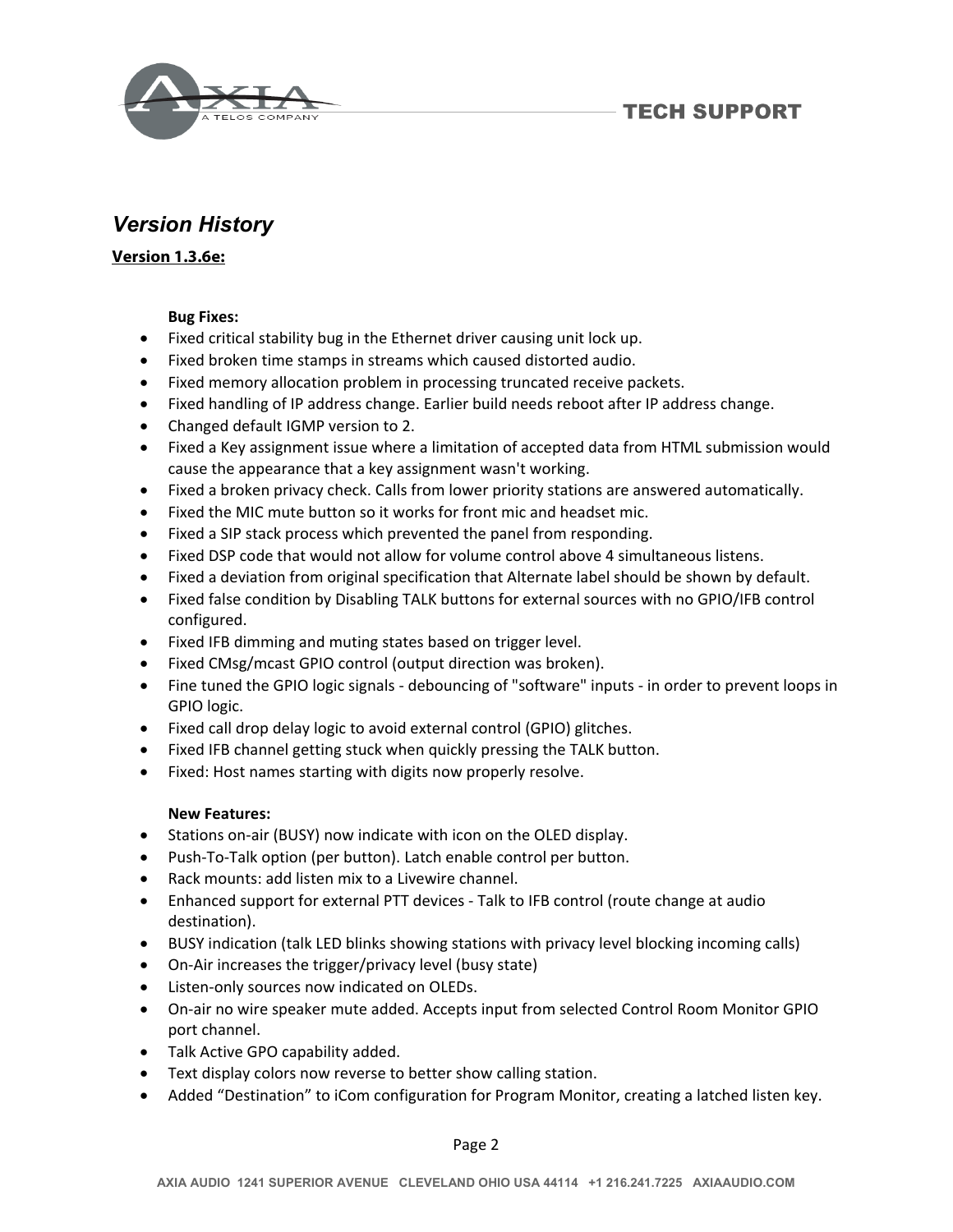

- External sources now allows listening to backfeeds.
- Added Push-to-Talk to an Element backfeed (Talk to Element Flex Source, to be released in Element 3.0)
- GPIO Ring Lamp for a "talk" request

#### **Feature Enhancements**

- IC label is now generated automatically when installing brand-new units.
- Improved detection of disconnected unit. Now, TCP connection Keep Alive is enabled to time out in 3.5 minutes.
- Front panel displays may now be dimmed.
- Filmcap Stations: calls in progress may now be dropped with a tap.
- Added call progress/busy indication for PTT (IFB control) operation.
- **•** Streamlined Web UI for all standalone stations.
- IC.20, IC.20D and ICC.20: Auto-answer calls on the callback key
- Enabled shift pages for Desktop 20‐station OLED.
- Split IFB URL into clear test address and hidden characters password field.

#### **Version 1.2.7c – Bug Fixes:**

 WEB interface - corrected HTML syntax; "Tap to latch timeout" was not showing on some WEB browsers

#### **Version 1.2.7b - New and Updated Features:**

- Added PTT only, option to disable the latching. Added global parameter: Tap to latch timeout (0 ‐ Push‐To‐Talk/no‐latch, Default: 200ms)
- Button events logged in Syslog (Debug level)
- Tech info on the WEB UI
	- o Intercom stations discovery table: http://icred.local/pub/icd.txt
	- o Intercom stations static external sources table: http://icred.local/pub/ics.txt
	- o Livewire sources (from the advertisement): http://icred.local/pub/lwsrcs.txt
	- o Most recent Syslog messages: http://icred.local/pub/log.txt
- Rackmounts I/O management option to completely disable each audio input
- High temperature Syslog Alert "too hot temperature xxC". Threshold 60degC. Message repeat in exponentially growing intervals: 8min, 16min, 32min and every 1h

#### **Version 1.2.7b - Bug Fixes:**

IC.1: Fixed volume control and microphone mute

#### **Version 1.2.7a - New and Updated Features:**

 PTT only, option to disable the latching. Added global parameter: Tap to latch timeout (0 ‐ Push‐ To‐Talk/no‐latch, Default: 200ms) (Issue #603)

Page 3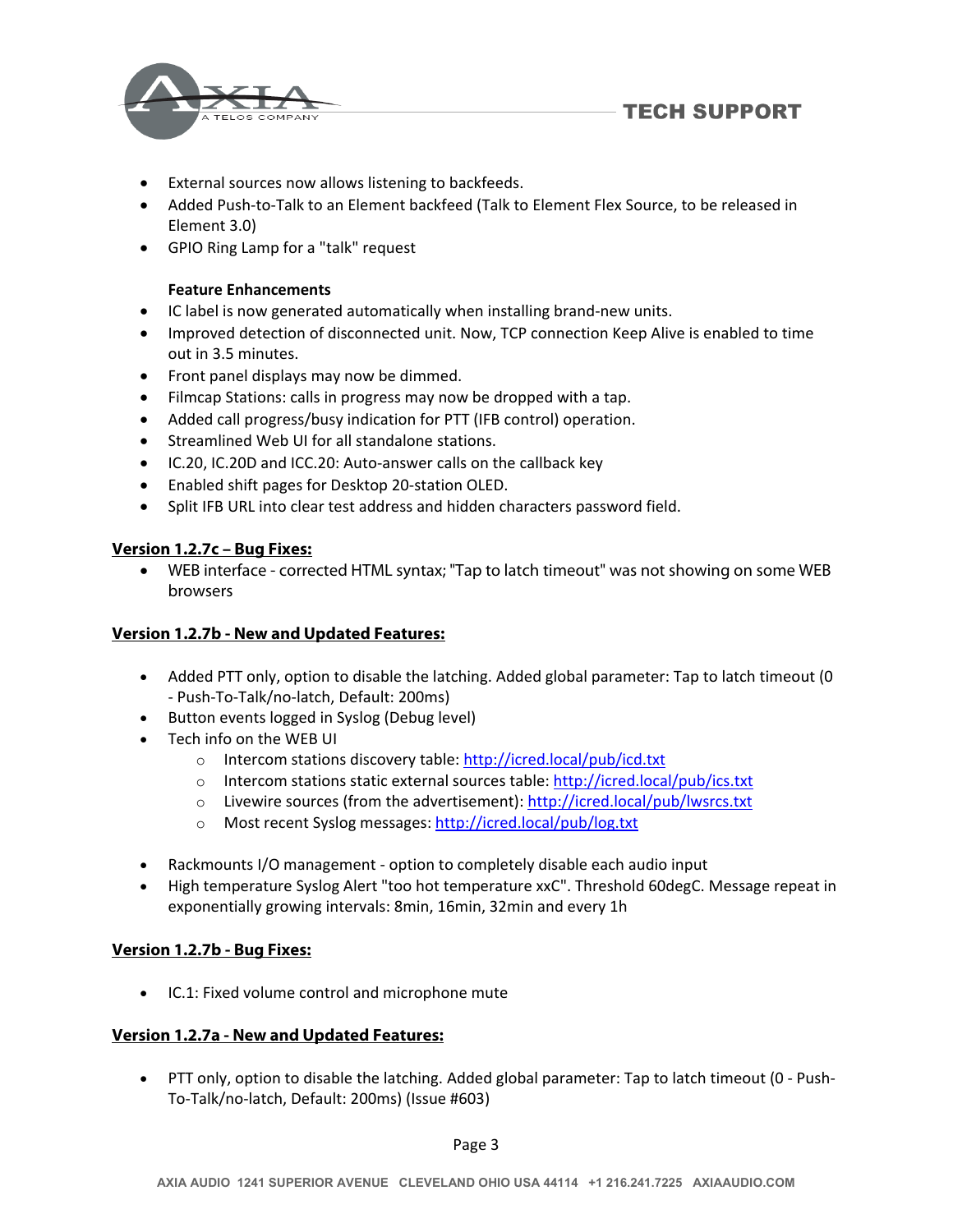

## **Version 1.2.7a - Bug Fixes:**

Empty device name reported by LWRP/VER command (VER DEVN:"ipcom"). (Issue #602)

## **Version 1.2.6 - New and Updated Features:**

- Button events logged in Syslog (Debug level)
- Tech info on the WEB UI
	- o Intercom stations discovery table: http://icred.local/pub/icd.txt
	- o Intercom stations static external sources table: http://icred.local/pub/ics.txt
	- o Livewire sources (from the advertisement): http://icred.local/pub/lwsrcs.txt
	- o Most recent Syslog messages: http://icred.local/pub/log.txt

## **Version 1.2.6 - Bug Fixes:**

- Who called not releasing. Fixed sticky far drop indication occurring when call is received from a 3rd station during the indication period. (Bug #556)
- "Push to talk" registered as "tap to talk". Fixed processing of simultaneous multiple button events. (Bug #557)
- If the Alternate Label is blank, the calls originating form that station fail. (Bug #544)
- Enabled Ethernet controller reset after link negotiation. Allows to clear the Ethernet lock up by unplugging the Ethernet cable or resetting the port on the switch.
- iProbe does not recognize Intercom firmware packages (Bug #489)
- xsync process starts spinning in a busy loop usually within few fours after restart. It does not stop until device is rebooted. The condition causes: 1) Slower response from the unit to normal functions, as the xsync process consumes most of the CPU time. 2) Audio drop outs. Once the xsync is locked up, the SYNC LED may be showing full sync, but the PLL is not working. (Bug #468)
- Rackmounts WEB software update sometimes not working. (Bug #329) Workarounds for software update from the previous version:
	- o Power cycle the node and do the software update
	- $\circ$  Telnet to the node and do: 'rm /var/log/messages /tmp/firmware.pkg'; do the WEB software update
- TALK/LISTEN control not working after connection was interrupted (Bug #323)
- Callstack unwanted auto answer. Second call made within 30s always goes through without required manual answer on the IC.20. (Bug #292)
- Zombie calls: Call would remain active on the far end, regardless it was dropped on the calling station. This was happening in case of very short calls (e.g. TALK tapped for <0.5), or when there were some processing delays. (Bug #274)
- Functional difference between the stand alone IC.01 and Element version. TALK button not working on Element filmcap module while the LISTEN is active. (Bug #241)
- Default hostname duplicate. Default hostname generated from device id and 6 last digits of the MAC address to assure uniqueness (example: ipcom803319). User never needs to change the hostname, unless he wants for some management purposes. In previous software versions, all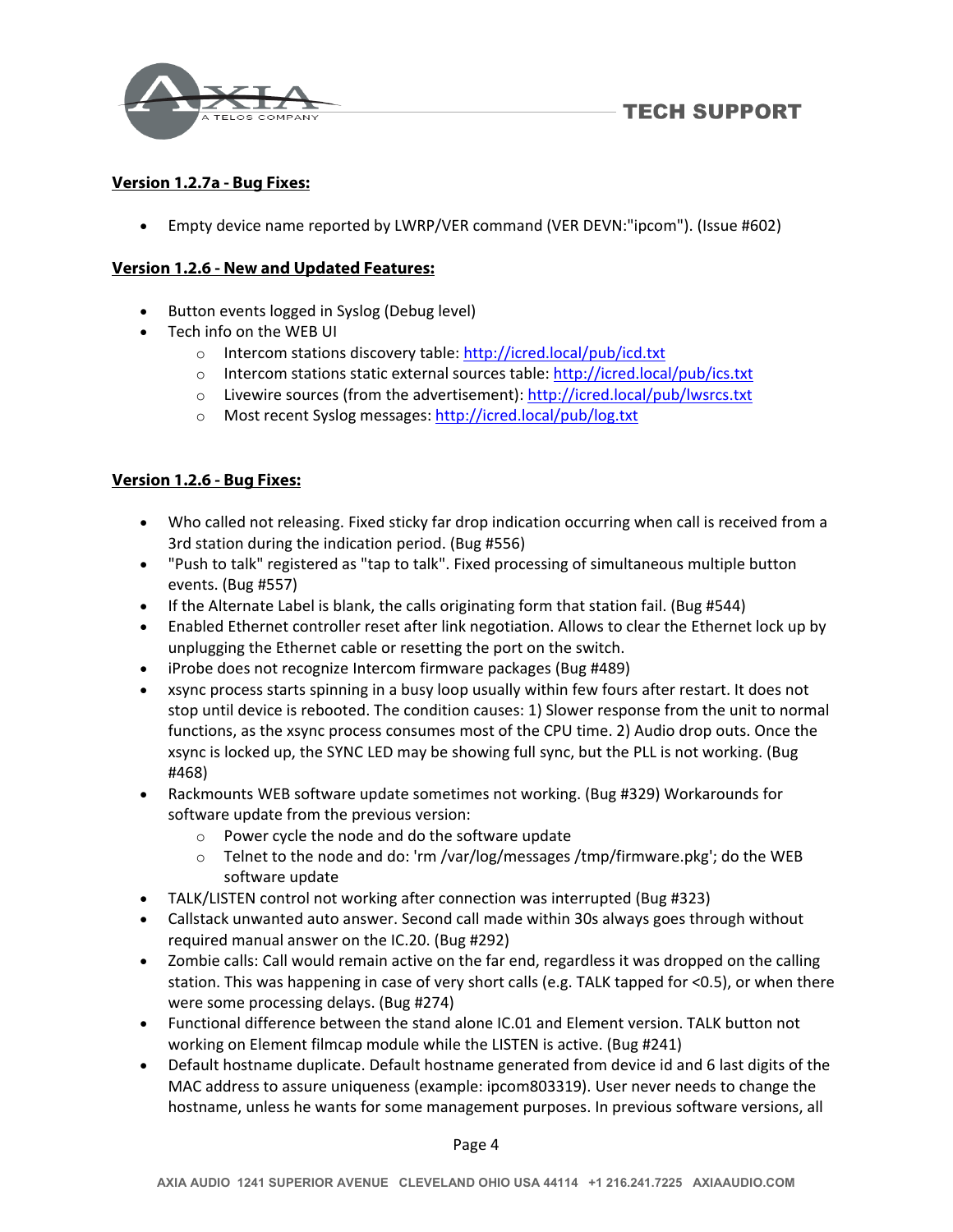**TECH SUPPORT** 



stations had the same default hostname (ipcom), so manual configuration was required. (Bug #242)

- Source IP address of audio streams invalid. Source IP address of audio streams does not follow configured IP address. As a result source IP address in the packets was either 0 or previous address. (Bug #243)
- Slow call processing by rack mount stations. (Bug #244) Number of software improvements made:
	- $\circ$  Fixed cache configuration in uClinux setup. Only first half of the memory was cached.
	- o Optimized address resolution: memory list lookup instead of reading /var/tmp/axiaicom‐bonjour.tbl file.
	- o Optimization turned on for icomd service build.
	- o Event based SIP sockets receive instead of polling.
- IC discovery and signalling improvements. (Bug #248) Implemented recovery for the following situations:
	- $\circ$  Station A calling Station B, before B discovered A (situation after system power cycle)
	- o Station A moved and B has outdated information about A
	- o Discovery process or name/address resolution of station A failed
	- $\circ$  Invalid lookup table entries appeared after station A changed its IP address or station labels were swapped
	- $\circ$  Call receiving Station B can learn all the properties of Station A originating the call from the call signaling process and update the lookup table accordingly.
	- $\circ$  Performs address resolution at the time user tries to make a call to a station which had been looked up, but it's hostname has not been resolved. This has been observed in case of Power Station/Engine service.
- Duplicate button control. (Bug #250) The line attributes were not cleared before reuse, so the GPIO remained assigned to IC‐IC calls with no GPIO configured.
- Syslog: call activity, stations lookup (Bug #251)
- Calling back to the callback section. Station A (IC.1) calls station B (IC.20). A is not assigned to any of B's keys. Call is received on the callstack. A disconnects, B blinks indication that the call was dropped from the far end. During the drop indication period, A cannot call back (while the call should be accepted immediately within 1min of the previous disconnect). (Bug #254)

## **Version 1.2.5 - New and Updated Features:**

- Rackmounts I/O management option to completely disable each audio input
- High temperature Syslog Alert "too hot temperature xxC". Threshold 60degC. Message repeat in exponentially growing intervals: 8min, 16min, 32min and every 1h

## **Version 1.2.5 – Bug Fixes:**

 GPIO setup: External sources Ui shows port names, not numbers. Those names come from default settings (uClinux: /etc/default/lwr.conf, Engine: /etc/Axia/default/icomid.default). Address of GPIO ports in external source definition were changed, so existing configuration needs to be manually fixed.